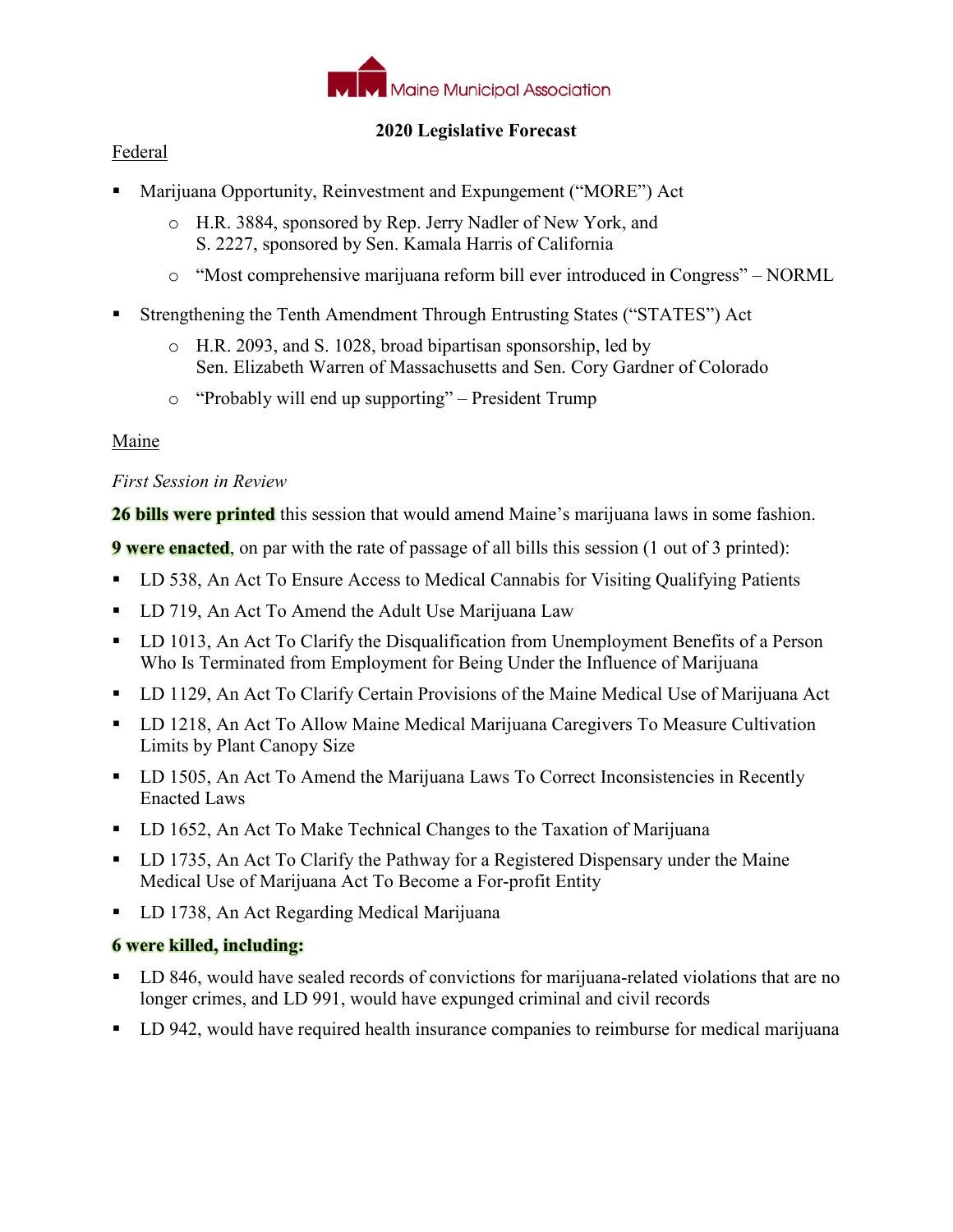

- LD 1374, would have allowed medical caregivers operating retail stores to deliver marijuana grown by any caregiver, while only allowing medical caregivers without stores to deliver marijuana they grew
- LD 1402, would have allowed state-chartered credit unions to service medical and adult use marijuana business accounts under state law

#### **11 were carried over for consideration in 2020:**

- **MMA platform bill LD 335**, *An Act To Require the State To Distribute 12 Percent of Adult Use Marijuana Retail Sales and Excise Tax Revenue to Generating Municipalities*, sponsored by Rep. Charlotte Warren of Hallowell
	- o The vehicle to determine whether or not the towns and cities where millions of dollars' worth of revenue are generated for the state deserve some portion of those tax revenues.
	- o Maine is currently the only one, of eleven states to have legalized marijuana for nonmedical purposes, that does not authorize local governments to recoup a reasonable return on their investments.
	- o Municipal officials who are facing pressure from their residents to opt-in to allow adult use businesses but are concerned about the increased burden on their staff and budgeting are encouraged to contact their legislators prior to next session to encourage them to usher this across the finish line.
		- LD 335 has already been enacted in the House and Senate but needs some support from leadership and the Appropriations Committee to make it to the Governor's desk.
- LD 141, An Act To Promote Highway Safety by Restricting the Use of Marijuana and Possession of an Open Marijuana Container in a Vehicle
- LD 720, An Act Regarding Maine's Adult Use Marijuana Law \*CD
- LD 999, An Act To Allow Medical and Adult Use Marijuana Stores To Share a Common Space
- LD 1076, An Act To Account for Market Change in the Adult Use Marijuana Excise Tax
- LD 1081, An Act To Impose Further Restrictions on where Marijuana May Be Smoked
- LD 1432, An Act To Improve the Adult Use Marijuana Laws \*CD
- LD 1444, An Act To Make the Distance to Schools for Marijuana Establishments Consistent with the Liquor Laws
- **LD 1545, An Act Regarding the Testing of Adult Use Marijuana and Marijuana Products**
- **LD 1621, An Act To Allow Delivery of Adult Use Marijuana and Adult Use Marijuana** Products by an Approved Marijuana Store
- LD 1837, Resolve, Regarding Legislative Review of Chapter 1: Adult Use Marijuana, a Latefiled Major Substantive Rule of the Department of Administrative and Financial Services, Office of Marijuana Policy